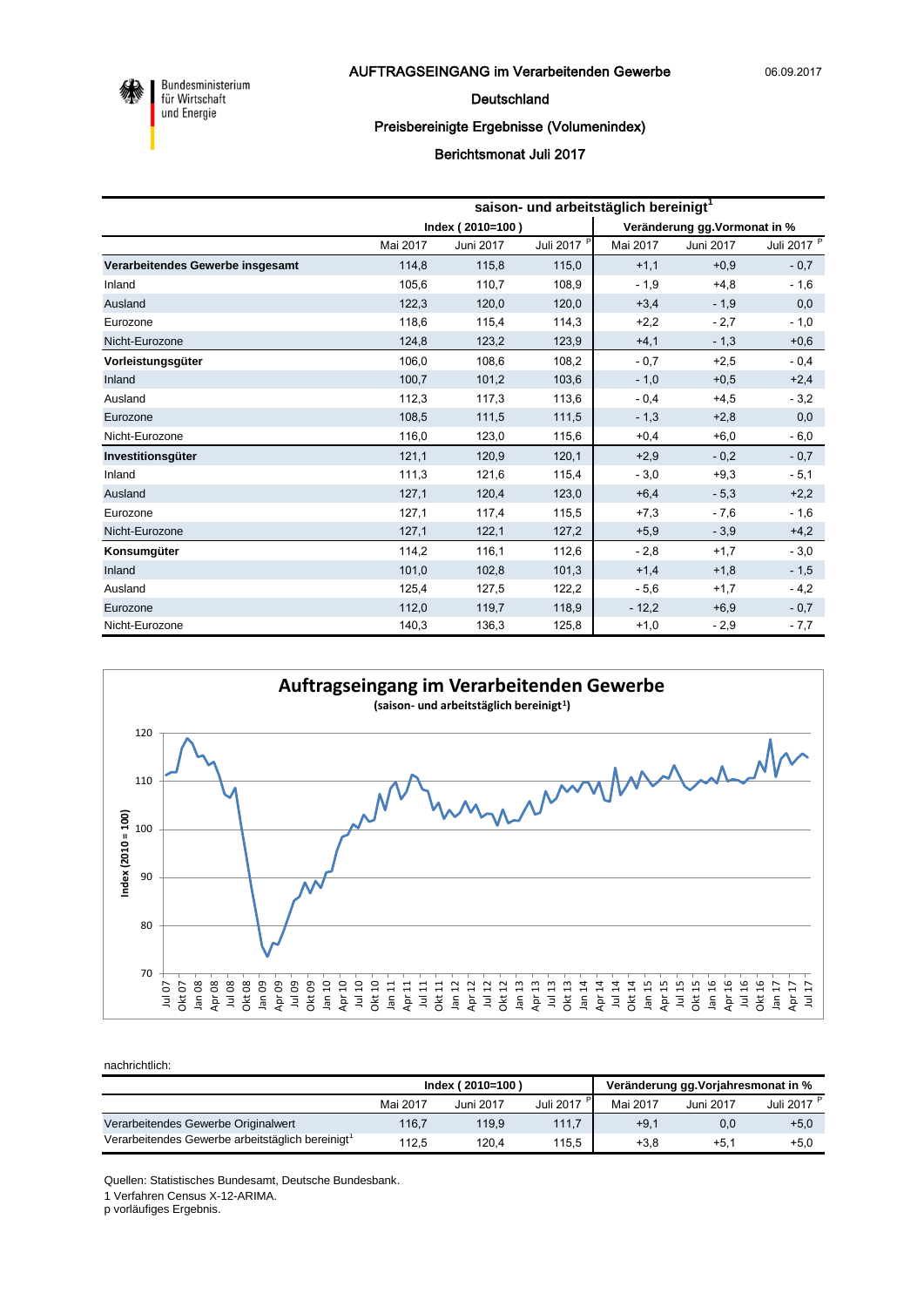

**Federal Ministry** for Economic Affairs and Energy

## NEW INDUSTRIAL ORDERS

#### **Germany**

## Figures adjusted for price (volume index)

#### Reference month July 2017

|                    | Adjusted for calendar-day and seasonal variations <sup>1</sup> |                  |                        |                                      |             |                        |  |  |
|--------------------|----------------------------------------------------------------|------------------|------------------------|--------------------------------------|-------------|------------------------|--|--|
|                    |                                                                | Index (2010=100) |                        | Change against preceding period in % |             |                        |  |  |
|                    | May 2017                                                       | June 2017        | July 2017 <sup>P</sup> | May 2017                             | June 2017 P | July 2017 <sup>P</sup> |  |  |
| Industry overall   | 114,8                                                          | 115,8            | 115,0                  | $+1,1$                               | $+0,9$      | $-0,7$                 |  |  |
| of which: domestic | 105,6                                                          | 110,7            | 108,9                  | $-1,9$                               | $+4,8$      | $-1,6$                 |  |  |
| foreign            | 122,3                                                          | 120,0            | 120,0                  | $+3,4$                               | $-1,9$      | 0,0                    |  |  |
| of which: Eurozone | 118,6                                                          | 115,4            | 114,3                  | $+2,2$                               | $-2,7$      | $-1,0$                 |  |  |
| Non-eurozone       | 124,8                                                          | 123,2            | 123,9                  | $+4,1$                               | $-1,3$      | $+0,6$                 |  |  |
| Intermediate goods | 106,0                                                          | 108,6            | 108,2                  | $-0,7$                               | $+2,5$      | $-0,4$                 |  |  |
| of which: domestic | 100,7                                                          | 101,2            | 103,6                  | $-1,0$                               | $+0,5$      | $+2,4$                 |  |  |
| foreign            | 112,3                                                          | 117,3            | 113,6                  | $-0.4$                               | $+4,5$      | $-3,2$                 |  |  |
| of which: Eurozone | 108,5                                                          | 111,5            | 111,5                  | $-1,3$                               | $+2,8$      | 0,0                    |  |  |
| Non-eurozone       | 116,0                                                          | 123,0            | 115,6                  | $+0,4$                               | $+6,0$      | $-6,0$                 |  |  |
| Capital goods      | 121,1                                                          | 120,9            | 120,1                  | $+2,9$                               | $-0.2$      | $-0,7$                 |  |  |
| of which: domestic | 111,3                                                          | 121,6            | 115,4                  | $-3,0$                               | $+9,3$      | $-5,1$                 |  |  |
| foreign            | 127,1                                                          | 120,4            | 123,0                  | $+6,4$                               | $-5,3$      | $+2,2$                 |  |  |
| of which: Eurozone | 127,1                                                          | 117,4            | 115,5                  | $+7,3$                               | $-7,6$      | $-1,6$                 |  |  |
| Non-eurozone       | 127,1                                                          | 122,1            | 127,2                  | $+5,9$                               | $-3.9$      | $+4,2$                 |  |  |
| Consumer goods     | 114,2                                                          | 116,1            | 112,6                  | $-2,8$                               | $+1,7$      | $-3,0$                 |  |  |
| of which: domestic | 101,0                                                          | 102,8            | 101,3                  | $+1,4$                               | $+1,8$      | $-1,5$                 |  |  |
| foreign            | 125,4                                                          | 127,5            | 122,2                  | $-5,6$                               | $+1,7$      | $-4,2$                 |  |  |
| of which: Eurozone | 112,0                                                          | 119,7            | 118,9                  | $-12,2$                              | $+6,9$      | $-0,7$                 |  |  |
| Non-eurozone       | 140,3                                                          | 136,3            | 125,8                  | $+1,0$                               | $-2,9$      | $-7,7$                 |  |  |



Background information:

|                                                  |                                                 | Index (2010=100) |          | Year-on-year change in % |                        |        |
|--------------------------------------------------|-------------------------------------------------|------------------|----------|--------------------------|------------------------|--------|
|                                                  | July 2017 <sup>+</sup><br>May 2017<br>June 2017 |                  | May 2017 | June 2017                | July 2017 <sup>P</sup> |        |
| Industry: unadjusted figures                     | 116.7                                           | 119.9            | 111.7    | $+9.1$                   | 0,0                    | $+5,0$ |
| Industry: Adjusted for working days <sup>1</sup> | 112.5                                           | 120.4            | 115.5    | $+3.8$                   | $+5.1$                 | $+5.0$ |

Sources: Federal Statistical Office, Deutsche Bundesbank.

1 Census X-12-ARIMA procedure

<sup>p</sup> provisional figure